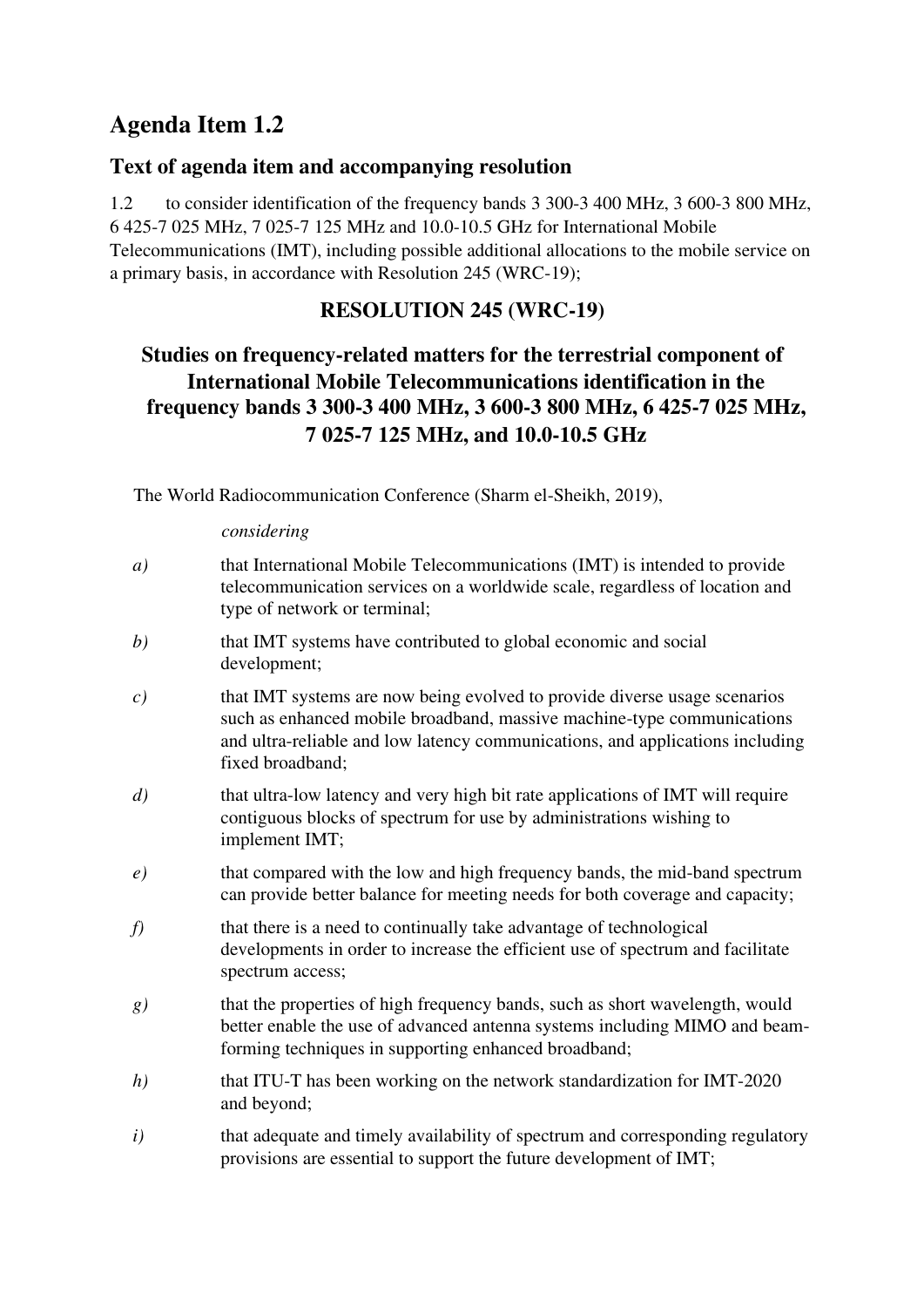- *j)* that harmonized worldwide bands and harmonized frequency arrangements for IMT are highly desirable in order to achieve global roaming and the benefits of economies of scale;
- *k)* that identification of frequency bands as of *considering e)* for IMT may change the sharing situation regarding applications of all services to which the frequency band is already allocated, and may require additional regulatory actions;
- *l*) the need to protect existing services and to allow for their continued development when considering frequency bands for possible additional allocations to any service,

*noting* 

- *a)* that Resolution ITU-R 65 addresses the principles for the process of development of IMT for 2020 and beyond;
- *b)* that IMT encompasses IMT-2000, IMT-Advanced, and IMT-2020 collectively, as described in Resolution ITU-R 56-2;
- *c)* that Question ITU-R 77-8/5 considers the needs of developing countries in the development and implementation of IMT;
- *d)* that Question ITU-R 229/5 seeks to address the further development of IMT;
- *e)* that Question ITU-R 262/5 addresses the study of usage of IMT systems for specific applications;
- *f)* Recommendation ITU-R M.2083, on the framework and objectives of the future development of IMT for 2020 and beyond;
- *g)* Recommendation ITU-R M.2101, on modelling and simulation of IMT networks and systems for use in sharing and compatibility studies;
- *h*) Recommendation ITU-R P.2108, on prediction of clutter loss:
- *i*) that Report ITU-R M.2320 addresses future technology trends of terrestrial IMT systems;
- *j)* that Report ITU-R M.2370 analyses trends impacting future IMT traffic growth beyond the year 2020 and estimates global traffic demands for the period 2020 to 2030;
- *k)* Report ITU-R M.2376, on technical feasibility of IMT in the frequency bands above 6 GHz;
- *l)* Report ITU-R M.2410, on minimum requirements related to technical performance for IMT-2020 radio interface(s);
- *m*) Report ITU-R M.2481 on the in-band and adjacent band coexistence and compatibility studies between IMT systems in 3 300-3 400 MHz and radiolocation systems in 3 100-3 400 MHz,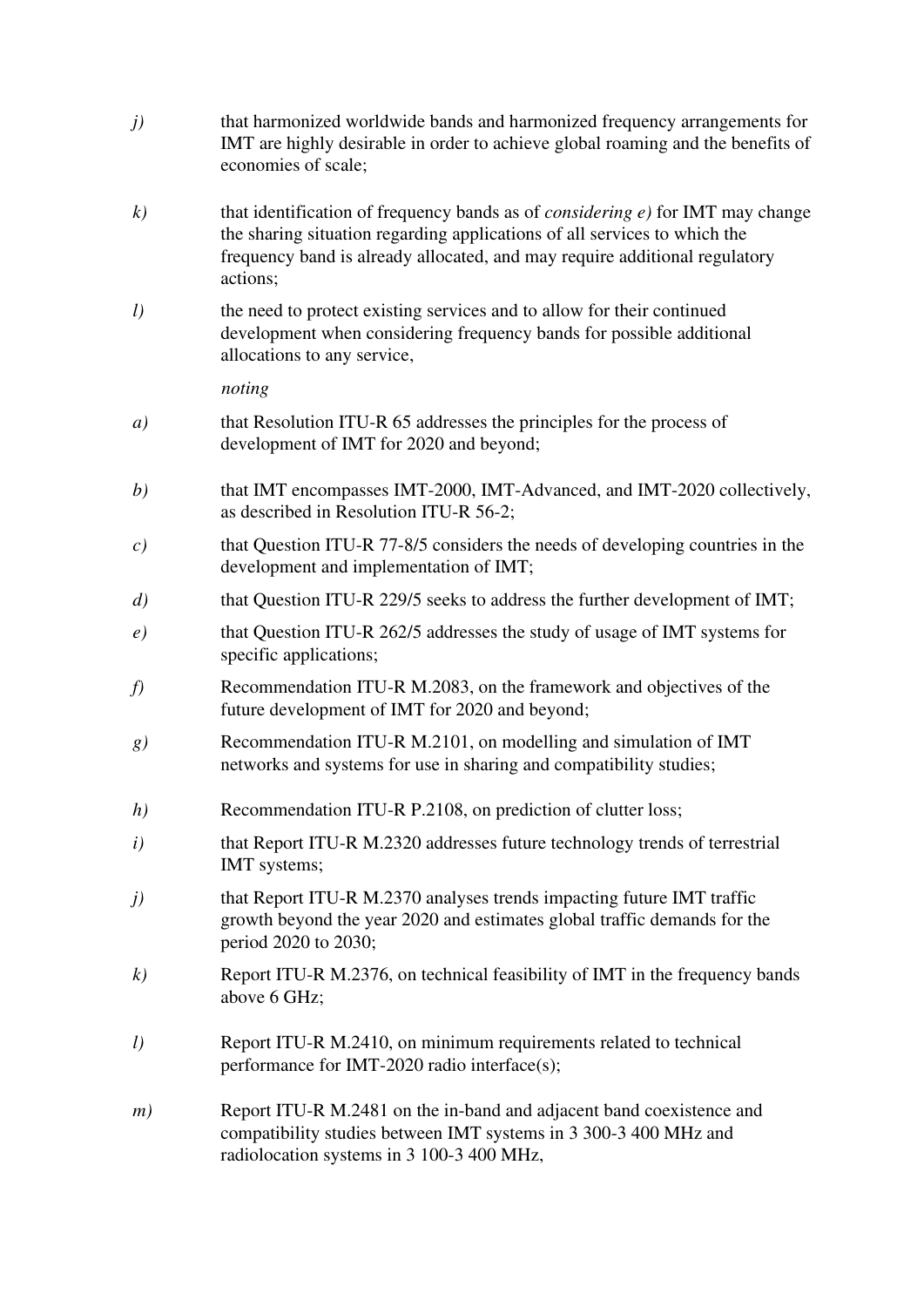#### *recognizing*

*a)* that there is a lead time between the allocation of frequency bands by world radiocommunication conferences and the deployment of systems in those bands, and that timely availability of wide and contiguous blocks of spectrum is therefore important to support the development of IMT;

*b)* that in order to ensure the future development of IMT it is important to ensure the timely identification of additional spectrum;

*c)* that any identification of frequency bands for IMT should take into account the use of the bands by other services and the evolving needs of these services,

### *resolves to invite ITU-R*

1 to conduct and complete in time for WRC-23 the appropriate studies of technical, operational and regulatory issues pertaining to the possible use of the terrestrial component of IMT in the frequency bands in *resolves to invite ITU-R* 2, taking into account:

- evolving needs to meet emerging demands for IMT;
- technical and operational characteristics of terrestrial IMT systems that would operate in these specific frequency bands, including the evolution of IMT through advances in technology and spectrally efficient techniques;
- the deployment scenarios envisaged for IMT systems and the related requirements of balanced coverage and capacity;
- the needs of developing countries;
- the time-frame in which spectrum would be needed;

2 to conduct and complete in time for WRC-23 the sharing and compatibility studies<sup>1</sup>, with a view to ensuring the protection of services to which the frequency band is allocated on a primary basis, without imposing additional regulatory or technical constraints on those services, and also, as appropriate, on services in adjacent bands, for the frequency bands:

- 3 600-3 800 MHz and 3 300-3 400 MHz (Region 2);
- 3 300-3 400 MHz (amend footnote in Region 1);
- 7 025-7 125 MHz (globally);
- 6 425-7 025 MHz (Region 1);
- 10 000-10 500 MHz (Region 2),

### *resolves*

1 to invite CPM23-1 to define the date by which technical and operational characteristics needed for sharing and compatibility studies are to be available, to ensure that studies referred to in *resolves to invite ITU-R* can be completed in time for consideration at WRC-23;

<sup>&</sup>lt;sup>1</sup> Including studies with respect to services in adjacent bands, as appropriate.